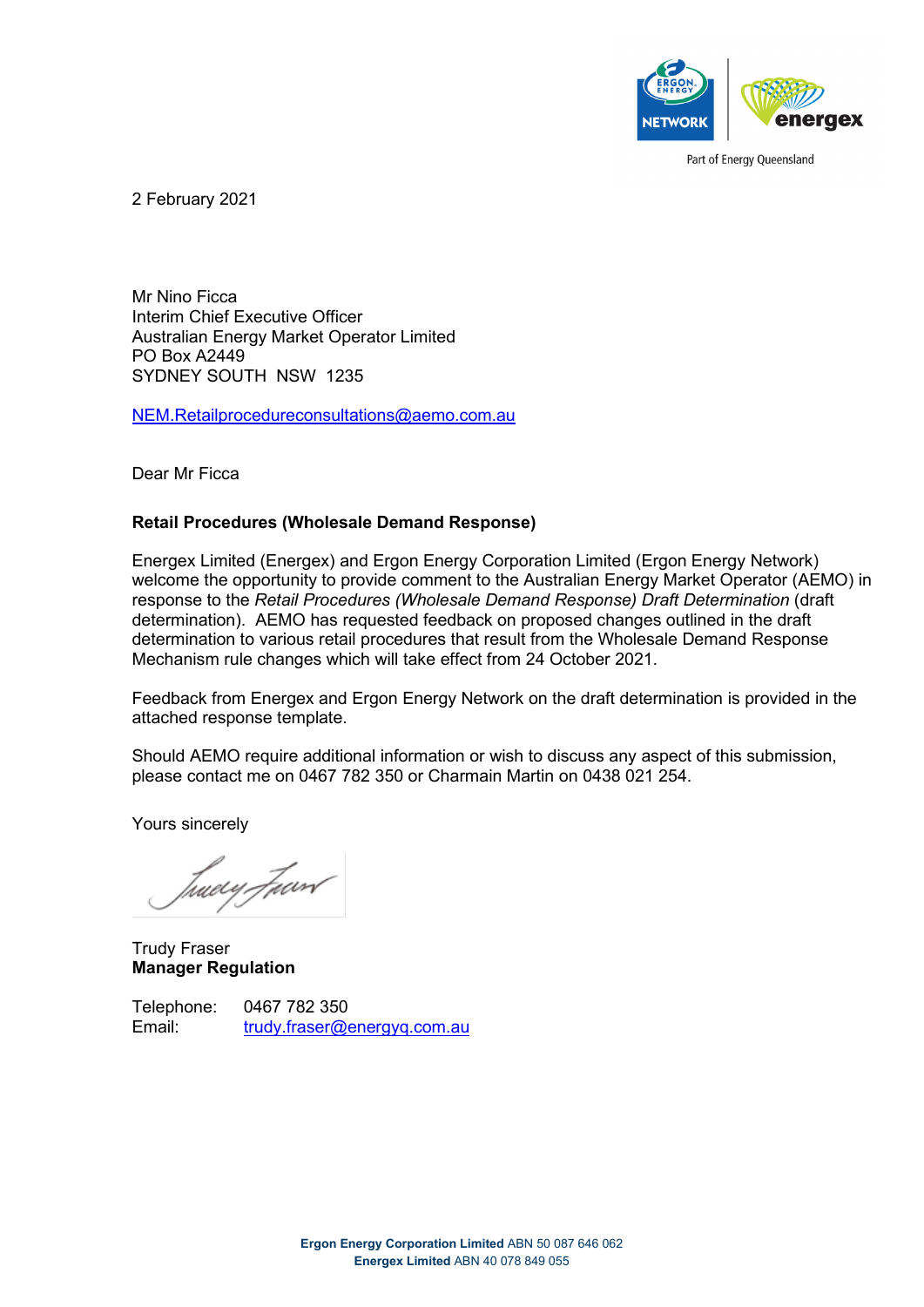# RETAIL PROCEDURES (WHOLESALE DEMAND RESPONSE)

# PROCEDURE CONSULTATION

# SECOND STAGE PARTICIPANT RESPONSE TEMPLATE

*Participant: Energex and Ergon Energy Network* 

*Submission Date: 2 February 2021*

Procedure Consultation - Participant Response Pack **Page 1 of 4** and 2001 and 2008 Page 1 of 4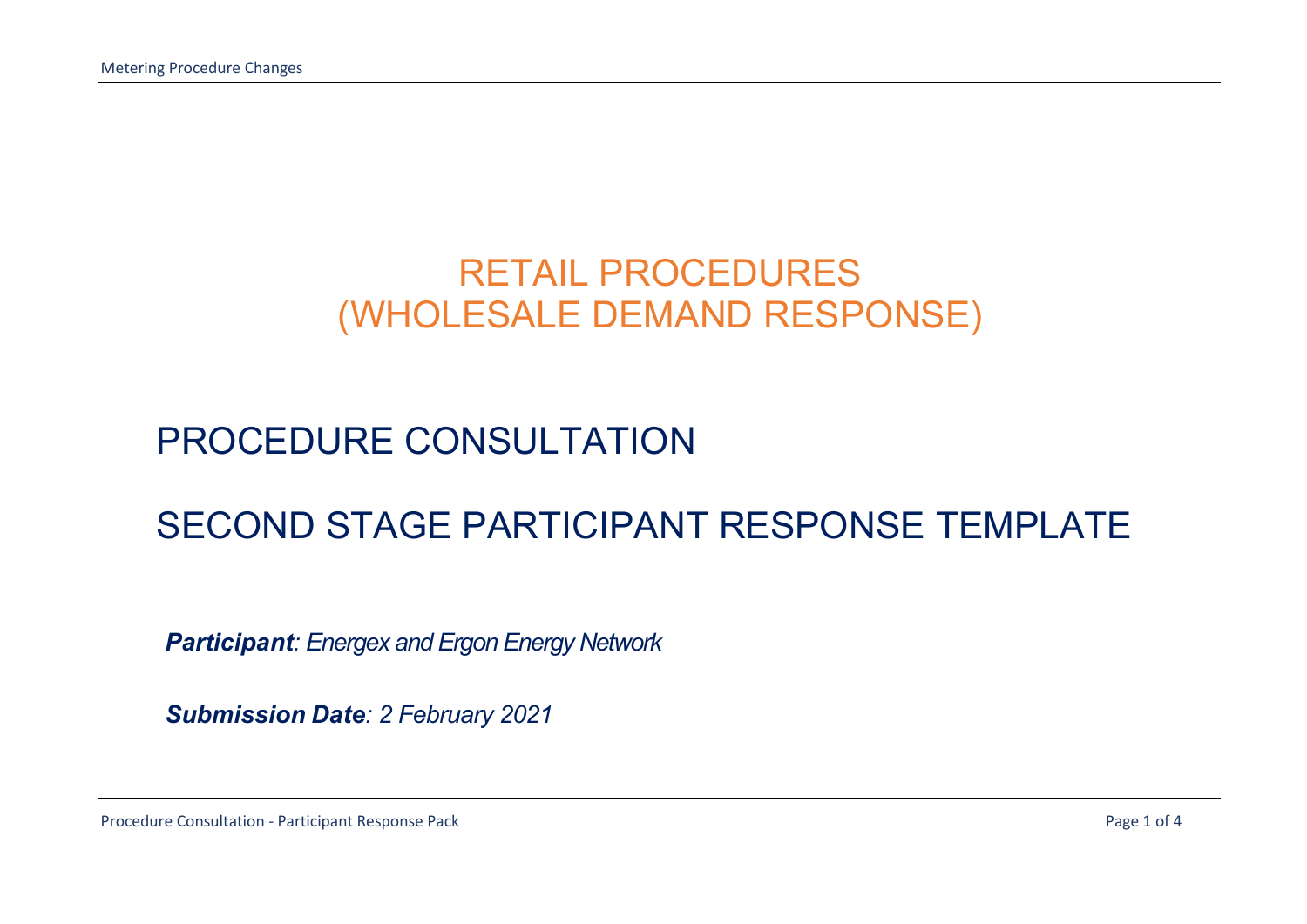## **1. Context**

This template is to assist stakeholders in giving feedback about the changes detailed in the draft procedures associated with the Retail Procedures (Wholesale Demand Response) consultation.

The changes being proposed are because of NER rule changes which have occurred requiring changes to AEMO's Retail Electricity Market Procedures.

#### **1. MSATS Procedures: CATS**

Energex and Ergon Energy Network have no feedback.

#### **2. MSATS Procedures: WIGS**

Energex and Ergon Energy Network have no feedback.

### **3. Metrology Procedure: Part B**

Energex and Ergon Energy Network have no feedback.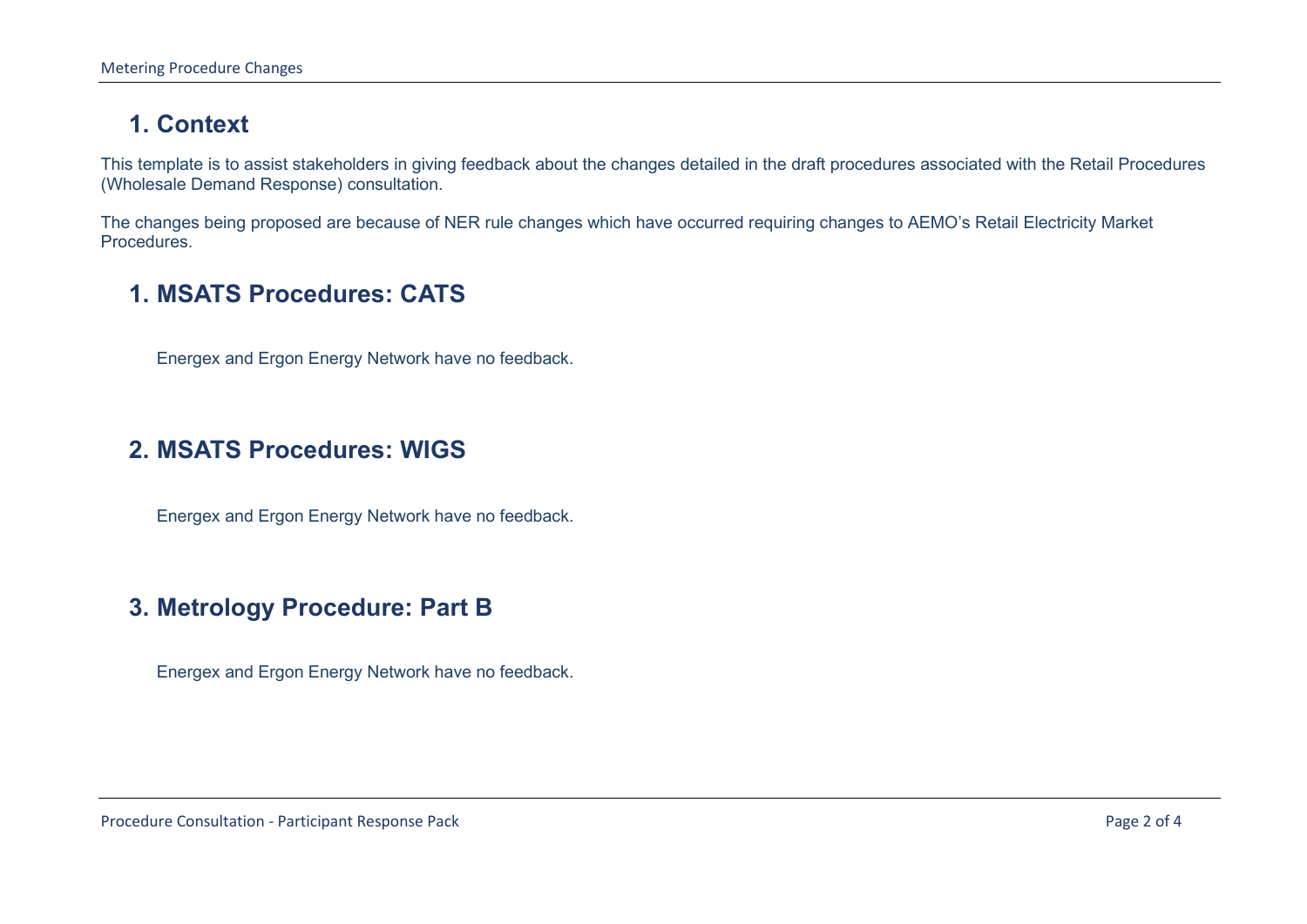### **4. Glossary and Framework**

Energex and Ergon Energy Network have no feedback.

#### **5. B2B Guide**

Energex and Ergon Energy Network have no feedback.

### **6. B2B E-HUB ACCREDITATION AND REVOCATION PROCESS**

Energex and Ergon Energy Network have no feedback.